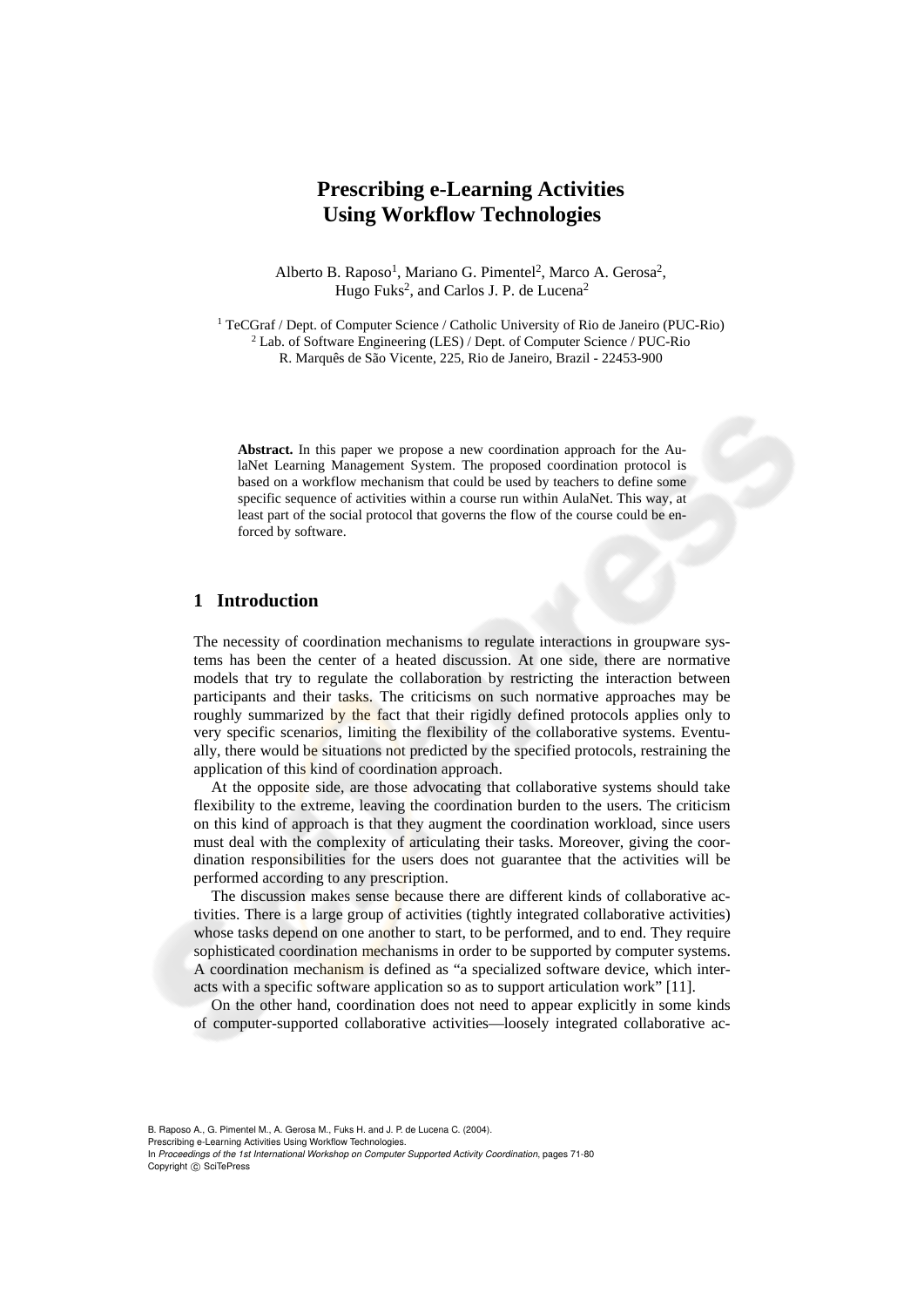tivities [9]—such as those realized by means of chats or audio and videoconferences. These activities are associated with social relations and generally are satisfactorily coordinated by the standing social protocol, characterized by the absence of any computer-supported coordination mechanism among the activities, trusting users' abilities to mediate interactions. The coordination, in these situations, is culturally established and strongly dependent on mutual awareness (to be aware, in this context, is to acquire information about what is happening and what other people are doing [3]). The coordination workload and the limited flexibility imposed by rigid coordination approaches are completely awkward for loosely integrated collaborative activities, which are more suited for the awareness-based approach.

In spite of this discussion, there is a trend to conciliate both ideas, arguing that both kinds of activities are "seamlessly meshed and blended in the course of real world" [12]. This is especially true in e-learning, which is the focus of the paper. At one side, there is the necessity to "create software supports that enable learners to follow a range of paths to completing projects" [4]. At the other side, there is the necessity to have a flexible environment where learners are able to determine their own paths, according to their knowledge background, time constraints, or access limitations.

In this context, this paper presents the experience of using AulaNet, a Learning Management System, to run a course called ITAE (Information Technology Applied to Education). The course has a well-defined dynamics, and the coordination is currently based completely on the social protocol. Having this experience as background, the goal of this work is to explore the possibilities of using workflow technologies within AulaNet not only to coordinate the course's dynamics, but also other aspects of learning activities, trying to conciliate the flexibility of the social protocol with the normative regulation offered by workflows.

### **2 AulaNet and its Use in a Distance Course**

In this section we present the AulaNet environment and the dynamics of a course that uses it. The course dynamics suggests the use of workflows (section 3) to coordinate the activities that the learners must realize through AulaNet services (section 4).

#### **2.1 The AulaNet Environment**

AulaNet is being developed since June 1997 at the Software Engineering Laboratory at the Catholic University of Rio [7]. It is freeware, and is available for download in Portuguese, English, and Spanish versions (http://www.eduweb.com.br). In order to access the different services available at the course, the learner uses a menu represented by remote control unity (Fig. 1).

The AulaNet is based on a groupware approach. To work in group, people need to exchange information (i.e., to communicate), to organize themselves (to coordinate) and to act together in a shared space (to cooperate). Awareness, which is the act of acquiring information through the senses, also plays a central role in this model.

72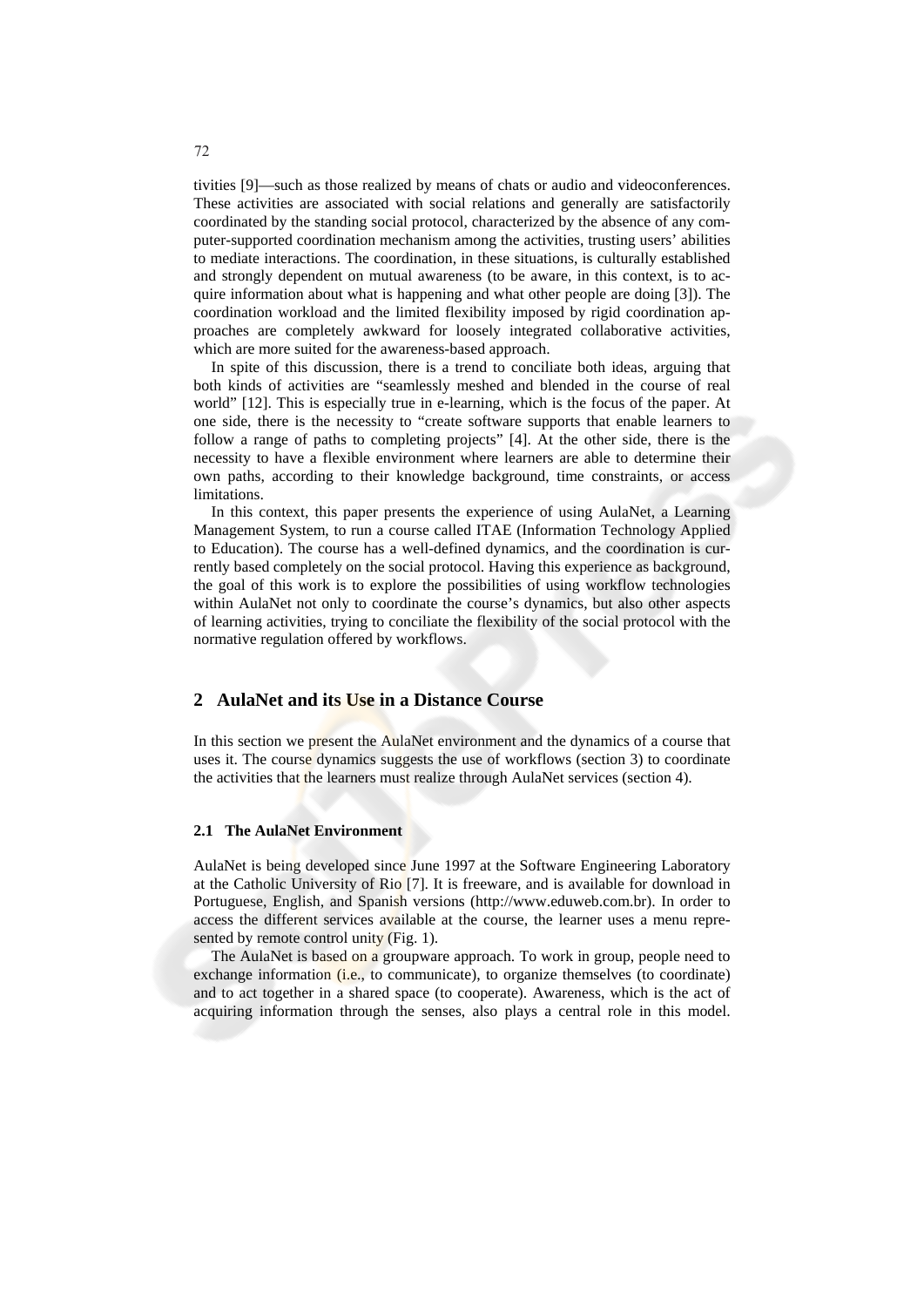These three concepts—communication, coordination and cooperation—are the main elements of the 3C model for collaborative work (Fig. 2a) [7]. Based on this model, groupware applications are classified according to their support to each of these concepts, being located in a triangular space presented in Fig. 2b [2].



**Fig. 1.** Services accessed by the remote control



**Fig. 2.** a) The 3C Collaboration Model; b) Classifying applications according to the 3C model

The communication services of AulaNet allow the message exchange among the participants of a class. The *Discussion List* and the *Conference* services enable the asynchronous message exchange among participants. The *Contact with Teacher*s service offers private and asynchronous communication between a learner and the teachers. The *Debate* service is a chat tool for synchronous communication among all the participants. The *Message to Participants* service is an instant messenger that establishes the synchronous message exchange between two participants.

The coordination services of AulaNet were designed for teachers. The *Lesson Plan* enables the teacher to organize the course contents. The *Exam* enables the creation of multiple-choice questions for an evaluation of the learners. The *Follow-up Reports* service presents information about learners' participation within the course activities.

The cooperation services define different spaces for information exchange. The *Bibliography* and *Webliography* services offer the teacher the possibility to create references for documents. In the *Documentation* service, didactic content can be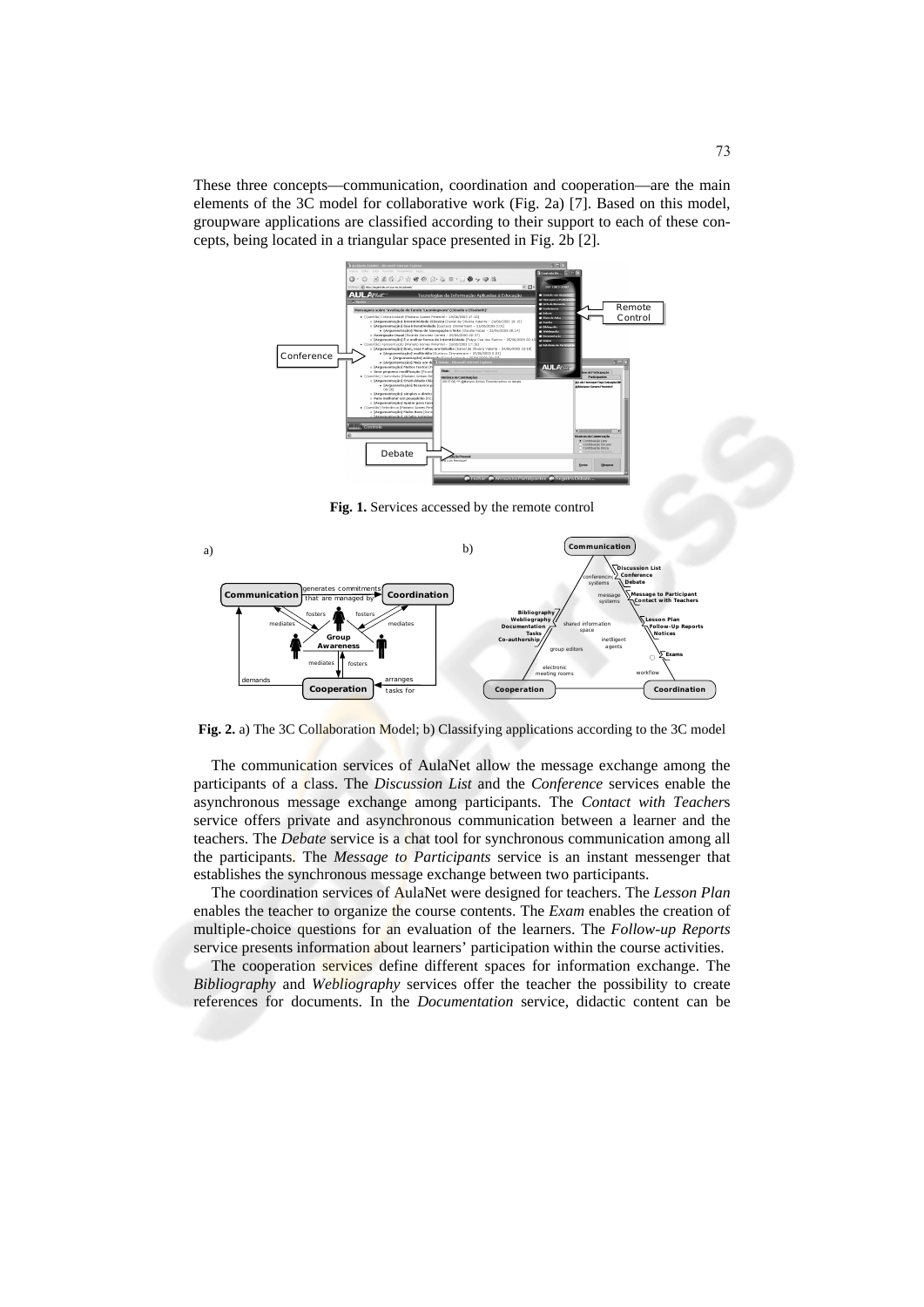disposed dissociated from the *Lesson Plan*. Finally, the *Task* service defines an activity in which learners must generate content that will be available to the other learners.

The creation of a course with AulaNet consists in the selection and configuration of the services that are going to be used during the course, which may be done in advance or on the fly, during the course.

#### **2.2 Dynamics of a Course using AulaNet**

The ITAE course has been taught since 1998 as a regular course of the Computer Science Department at PUC-Rio and is entirely taught via the Internet within the AulaNet environment. The main objective of the course is to train educators to use the new information technologies for teaching and learning in a collaborative way [6].

The ITAE is organized as a set of collaborative activities. Table 1 presents the program for the first semester of 2003. This table defines the activities, their dates and the AulaNet services used in these activities.

| <b>Phase</b>                                        | <b>Activity</b>                                                                                                                                                                                                                                                                                                                                                                                                     | <b>AulaNet Services</b>                    |
|-----------------------------------------------------|---------------------------------------------------------------------------------------------------------------------------------------------------------------------------------------------------------------------------------------------------------------------------------------------------------------------------------------------------------------------------------------------------------------------|--------------------------------------------|
| Introduction                                        | $13/03$ (12AM) – Inaugural session<br>$13/03 - 24/03$ – Learners self introduction                                                                                                                                                                                                                                                                                                                                  | None (classroom)<br><b>Discussion List</b> |
| Study and discus-<br>sion of the<br>course's topics | 14/03-20/03 – Introduction to AulaNet and ITAE<br>$21/03 - 27/03$ – Groupware and Digital Communication<br>28/03-03/04 – Web based Instruction (WBI) and Classroom<br>$04/04 - 10/04 - Learningware$<br>11/04-24/04 - Facilitating WBI and Learning Concepts<br>25/04-08/05 – Teaching, Learning and Implementing WBI<br>09/05-15/05 - Interactive Multimedia and WBI Design<br>$16/05 - 22/05$ – New Trends in WBI | Conference<br>and<br>Debate                |
| Content genera-<br>tion and publica-<br>tion        | $23/05-16/06$ – Content generation about a specific topic<br>$17/06 - 23/06$ – Collaborative evaluation of the contents<br>$07/07$ – Publication of the revised contents                                                                                                                                                                                                                                            | Task<br>Conference<br>Task                 |
| Closing                                             | $14/07$ – Final degrees publication                                                                                                                                                                                                                                                                                                                                                                                 | Discussion List                            |

**Table 1.** Program of ITAE for the first semester, 2003

The Introduction comprises a face-to-face session in the classroom (the only one) where the course's dynamics and guidelines are presented. Then, learners introduce themselves to each other using the *Discussion List* service. This first message is used to tell their expectations, how they learn about the course, etc.

The ITAE course is organized by topics. Every week during the Study and Discussion phase, the learners should study all contents regarding the weekly topic. From 12AM Monday to 2PM Wednesday all learners have to send their messages to the conference seminar where that week's topic is being discussed. On Thursdays from 12AM to 1PM all learners join the weekly debate to round up that week's topic study.

After the Study and Discussion phase, learners are subdivided into small groups to generate content based on a specific topic determined by the mediators. The content prototype is submitted to the other group's appreciation using the *Task* service. The course closes with the publication of the final degrees in the *Discussion List*. This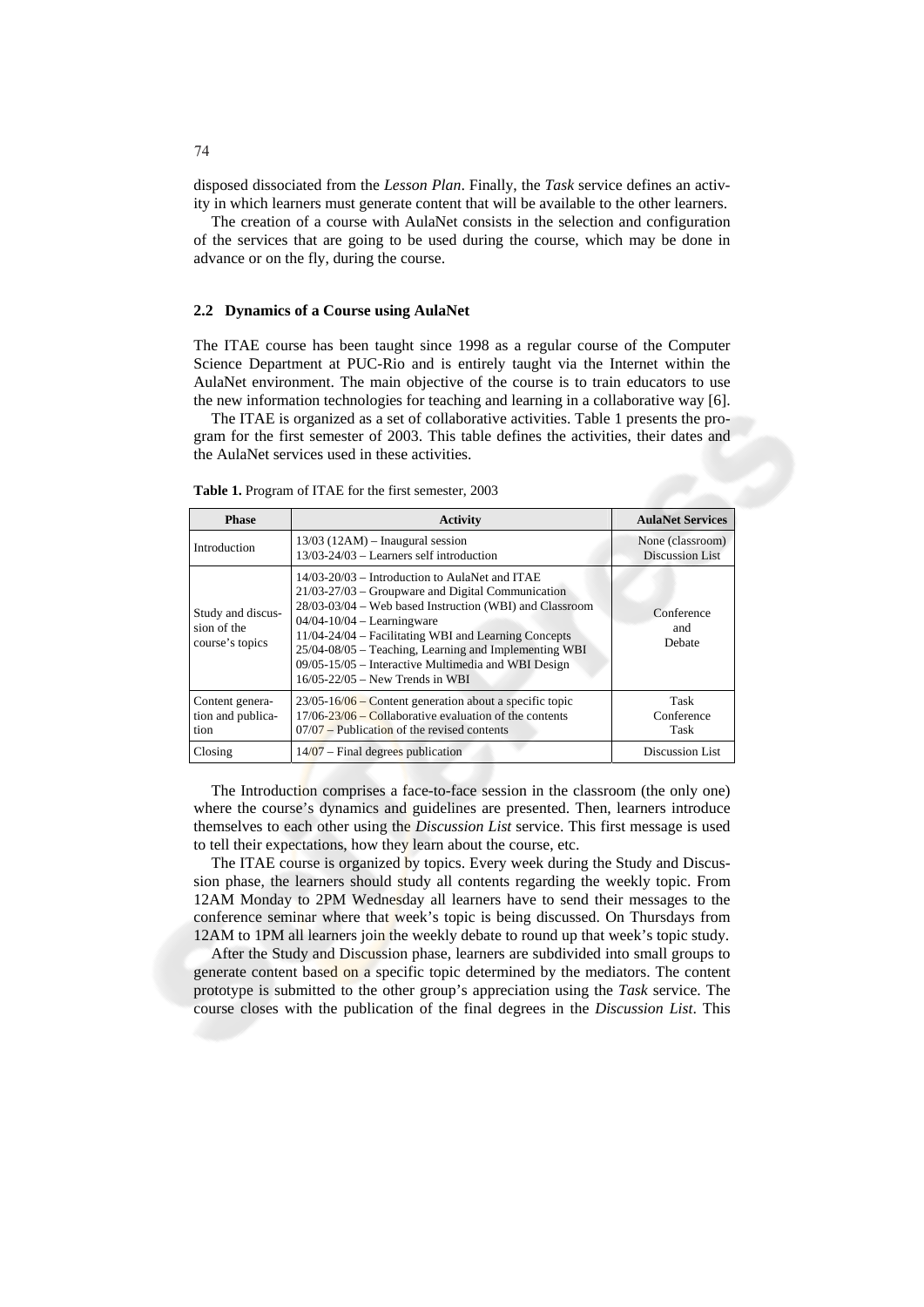degree is calculated based on the quality and quantity of the messages sent by the participant to the conferences and to the debates, together with the general appreciation of the content generated by its group.

Currently AulaNet has no workflow mechanism to manage the phases of the courses. In the ITAE case, a Learners' Companion Guide is made available at the beginning of each semester defining dates and activities. The coordination of these activities is done by mediators, enforcing the social protocol sending messages to the *Discussion List* and Message *to Participants* services. Therefore, AulaNet lacks a workflow service to formalize at least partly of what is defined in the Guide.

## **3 Workflow Technologies**

The Workflow Management Coalition defines workflow as "a process definition that consists of a network of activities and their relationships, criteria to indicate the start and termination of a process, and information about the individual activities, such as participants, associated IT applications and data, etc." [13]. Basically, a workflow defines procedures composed of a sequence of activities, establishing their relations, the resources needed for the execution of each activity, and criteria for activities termination. Moreover, a workflow may also define roles or groups that indicate who is responsible for the execution of each activity. Two important contributions of workflow technologies are the separation of the business process logic from the implementation of activities and the connection of independent activities, allowing the migration "from islands of automation to system support for the overall business process" [8].

 "Conventional" workflow systems fit in the normative coordination approaches, being more adequate to tightly integrated collaborative activities. However, it is recognized that, in order to be useful for the majority of real world procedures, they should be flexible [5].

In order to refine the interdependency relations among activities and to enhance the flexibility of the workflow representation, we use some dependency operators [9]: *enables*, *forces*, *blocks* and *unblocks*. The *enables* operator represents what is called a passive interpretation of the relation. In this case, "activity A *enables* activity B" means that activity A is a prerequisite to the execution of B, but the execution of A does not imply the execution of B. This operator is more relaxed than *forces*, which represents the opposite situation. If "activity A *forces* activity B", then activity B must be realized after activity A. The *blocks* operator indicates that the execution of an activity blocks further executions of another activity.

In the following section it is shown how the workflow approach is used to model ITAE dynamics, serving as a means to implement a computational support for the course coordination. Especial attention will be given to the trade off between the rigidity of a workflow and the flexibility of the current social protocol. Moreover, some other possibilities of using workflow technologies within AulaNet are also explored.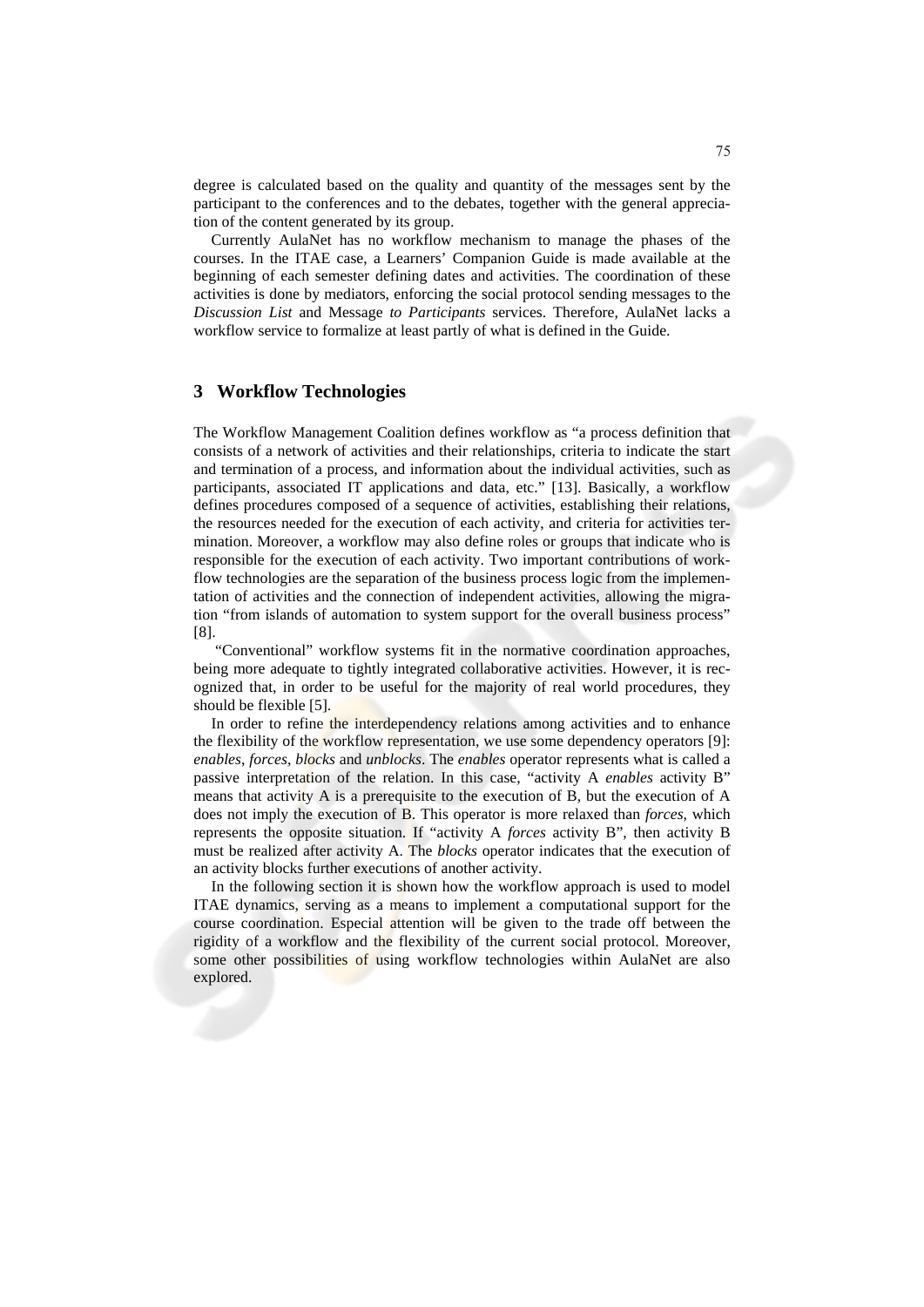## **4 Coordinating Activities in AulaNet**

In section 2.1 it was shown that AulaNet offers coordination services. Although these services are related to coordination, they actually stand for awareness instruments for teachers and learners, which will use the information provided by these services to guide their activities. For example, the *Lesson Plan* is used to organize the course contents and offers the learners an indication of the order in which the contents should be navigated. However, this does not guarantee that the learner will follow the course sequencing, or even that any content will be opened. Therefore, one may conclude that the current coordination services of AulaNet are instruments to support the social protocol, which is actually the coordination means currently available within AulaNet.

Nevertheless, a workflow service may be used within AulaNet to coordinate some of the educational activities. The first step in any workflow implementation is to model the process that needs to be coordinated. For the AulaNet context, the ITAE course is a good starting point, because the course process is well defined and documented in the Learners' Companion Guide, as presented in section 2.2.

Fig. 3 shows the workflow of the ITAE course from a learner point-of-view. It starts with the course and members introduction. Then, there are 8 content studies, each of them composed of content readings, seminar and synchronous debate. Finally, there are the content production, which is also subdivided into three subactivities, and the course finalization, with the degree assignment.



**Fig. 3.** Workflow of ITAE activities: Overall view

The overall view of the course workflow indicates that it is necessary to have a hierarchical representation of activities. In Fig. 3, for example, the composed activities represented inside the boxes are internally subdivided into more detailed subactivities. For example, the content production by the learners has three sub-activities, namely, prototype submission, its evaluation by other groups of learners, and prototype re-submission. Getting into an even lower abstraction level, it is necessary to decompose some activities until atomic ones and detail the kinds of interdependency that exist among these activities.

When working with "conventional" workflows, the non-execution of a previous activity by the person who is supposed to do that implies that the workflow stops in a certain state. In the ITAE course, there is an additional timing factor that determines when an activity will be declared finished. For example, if a learner does not appear

#### 76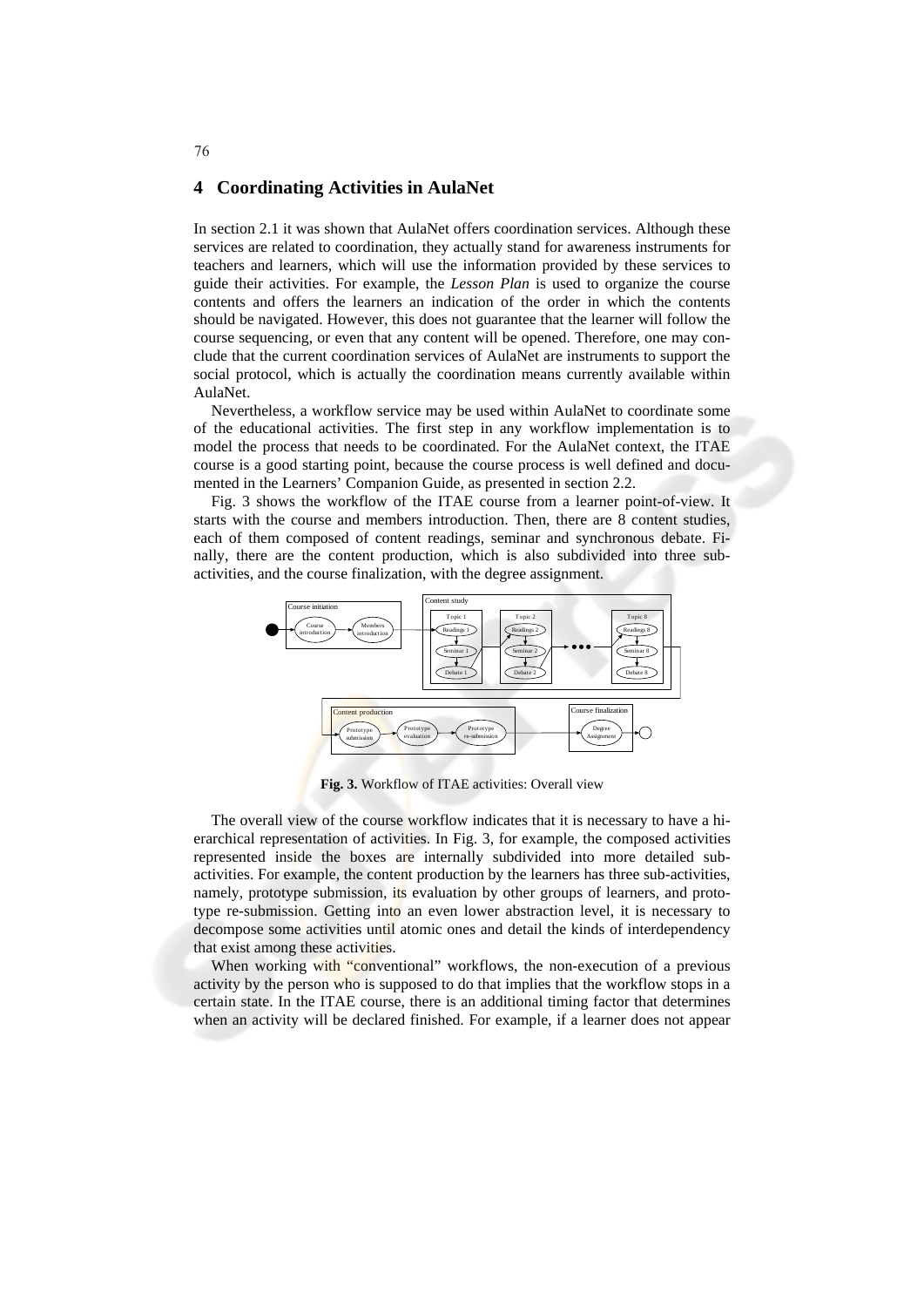in the face-to-face class, her workflow begins in the second activity. This unusual characteristic in workflow settings is essential to keep the course dynamics and indicates that the use of workflows in e-learning systems requires especial flexibility features.

Returning to the course workflow, Fig. 4a presents the expanded workflow for the weekly seminar activity. This activity involves three roles. The mediator (teacher) selects the learner that will play the seminar leader in that week and initializes the seminar session. The leader must then submit the seminar message to the conference and propose a number of questions to be discussed. The discussion takes place by means of message submissions by the learners to the conference. Each of these messages is evaluated by the mediator, who may also finalize the session.



**Fig. 4.** a) Expanded workflow of a seminar. b) Expanded workflow of a debate

In Fig. 4a there are also indications of the kind of interdependency among activities, expressed by *enables*, *forces*, and *blocks* operators. An example of *enables* relation takes place between the leader's question submission and the learners' message submission. Learners are not able to submit messages before the leader's questions, but these questions do not oblige each learner to submit messages. Actually, the nonparticipation of a learner may have a negative impact on her degree, but this does not harm the procedural flow of the seminar. Other activities are connected with a stronger relation. For example, the session initialization by the mediator *forces* the leader to submit her seminar, followed by the questions, otherwise the seminar would fail. The *blocks* operator is also used, indicating that learners cannot submit messages after the mediator finalizes the seminar session. This doesn't imply that the mediator won't be able to continue evaluating the remaining questions. The mediator must evaluate all questions; some of them may be evaluated after the seminar finalization.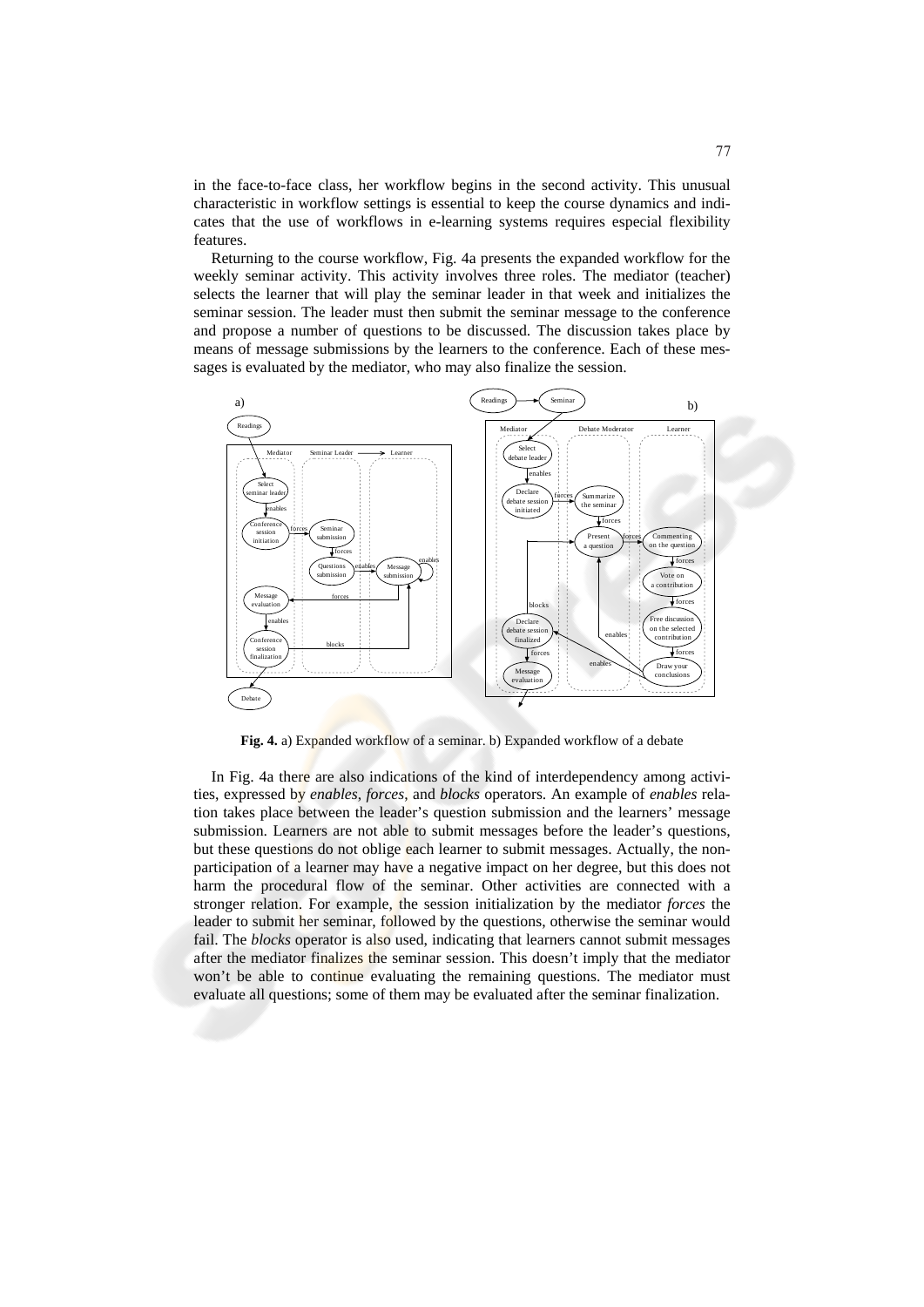The examples of Figs. 3 and 4a show that the teacher should model the course activities, specifying the services, learners and sub-activities involved. An activity may comprise several sub-activities, different participant roles, and also different services. This is not an easy task, but it is important not only to enable the course coordination, but also to offer a pictorial view of the course dynamics, facilitating its re-design. Once the course is modeled, it will be straightforward to modify its dynamics.

Another important feature that will be obtained with the use of a workflow based coordination approach within AulaNet is the possibility to create different workflow paths for different learners or groups over a single course. For example, a more advanced class may skip introductory contents, while novices should study them.

## **4.1 Case Study: Coordinating the Debate**

On ITAE debates, one participant is selected to play the role of moderator, with the job of coordinating other participants and presenting topics to be discussed about the subject that was studied during the previous activities. On recent classes of ITAE, a well-defined sequence of activities has been used on debates (Fig. 4b). The mediator declares the debate session initiated. Then, the moderator summarizes the seminar and formulates the first question. Next, each participant sends a message commenting on the question. After all participants sent their comments, they choose which one must be discussed. Then, everybody got involved in a free discussion about the selected comment. Finally, they draw their conclusions. This cycle—question, comments, vote, free discussion and conclusions—is repeated for each question presented on the seminar. Then, mediators finalize the debate and evaluate learners' participation.

To apply this dynamics, "Mediated Chat 2.0" tool was developed [10], implementing some group conversation techniques: *circular contribution*, where the participants are organized in a queue and each participant sends a message when it is her time in the line (used on "Commenting on the question"); *single contribution*, where each participant must send a single message and the message can be sent at any time without order (used on "Vote on a contribution"); and *free contribution*, where any participant can send a message at any time (used on "Free discussion" and "Conclusions").

The Mediated Chat 2.0 tool was a first step in introducing workflow like coordination techniques within an AulaNet service. This experience was important not only to show the potential of such technologies to prescribe user activities, but also to confirm that the new coordination paradigm generates unexpected situations that requires flexibility of the coordination mechanisms.

Frequently, on traditional chat tools a participant breaks up text to be sent into several messages—this resource generally is used to increase the dialogical potential and reduce the chat response time. Therefore, in the beginning on the use of Mediated Chat tool, some messages were sent with incomplete text, and the sender was not able to send another message completing the text, on account of the fact that the single contribution or circular contribution conversation techniques were in place. This feature of the tool, although generating some problems at the beginning of the first debate, was quickly understood and the participants developed strategies to conform to the well-defined conversation protocols imposed by the tool.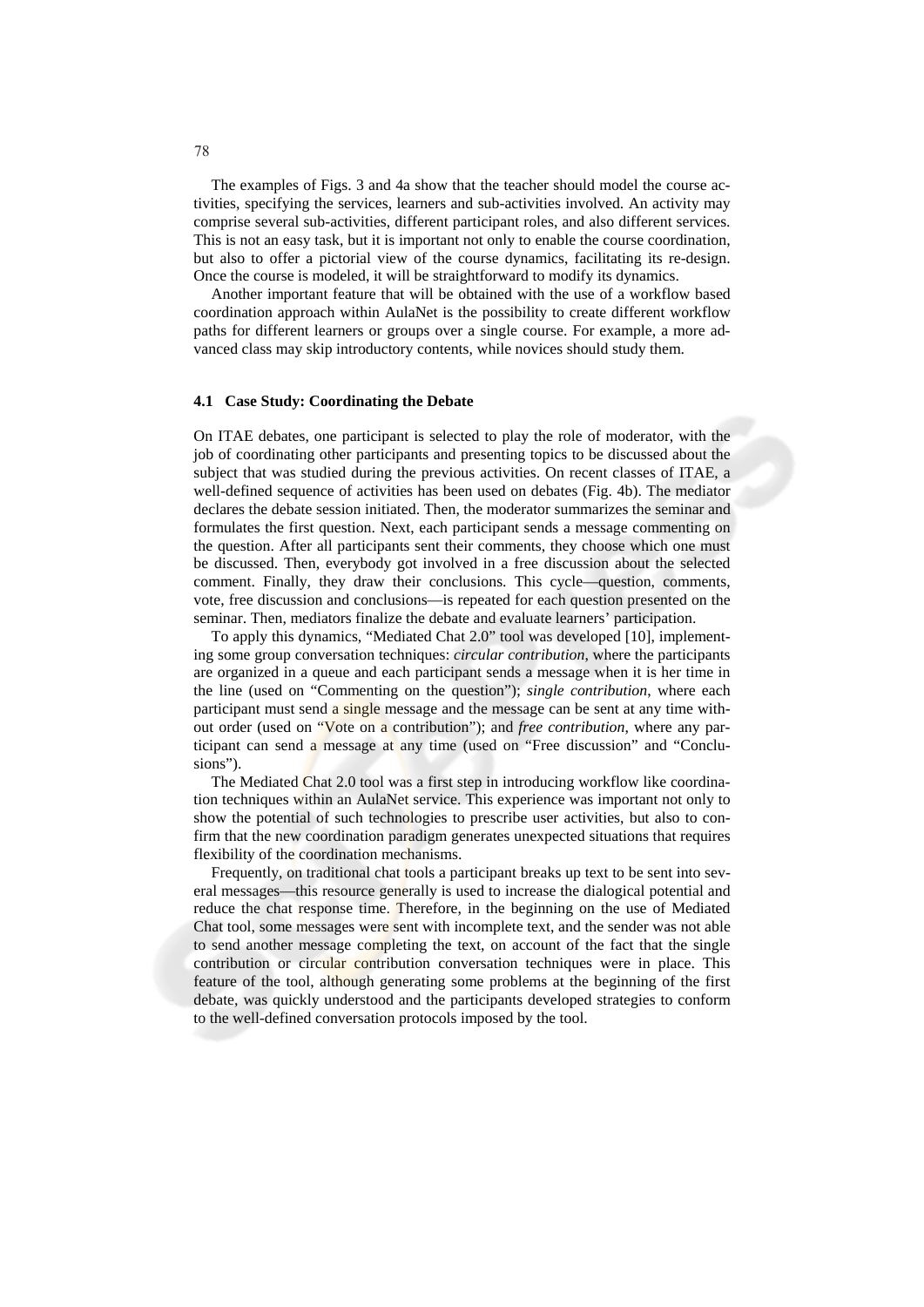Some problems also occurred while using the *circular contribution* conversation technique. Some participants reported difficulty in identifying their position within the queue, even though the tool makes this information available to the user—what reinforces that the users must have clear awareness elements that enable them to quickly know the current workflow state.

Another problem happened when the person in the top of the queue takes a long time to write her message, causing the entire group to wait. In this situation, the mediator has to call her attention to complete the message and unblock the next contribution. This situation shows the importance of the social protocol even when the dynamics of the activity is well defined.

Finally, another observed fact is that the last participants to contribute tend to submit long messages, because they have more time to elaborate their texts. This results in atypical elaborated messages in a chat conversation. This fact indicates that the use of workflow techniques, although organizes the activities sequencing, may uncharacterize or make inadequate the realization of an activity. This reinforces that workflow like coordination mechanisms requires a careful introduction in the real world.

It is important to note that some of the aforementioned problems happened because the chat interaction is a loosely coupled collaborative activity. Other activities, like the Lesson Plan, are more structured, been more suited to a workflow based approach.

# **5 Conclusion**

The coordination approach presented in this paper is a first effort to "embed" part of the social protocol that governs the interaction between mediators and learners within AulaNet. This workflow-based approach basically offers a pre-defined task sequencing, which aims to help learners to process the knowledge available on the course. Another potential use of workflow technology within AulaNet is as an abstraction to represent the course dynamics. The synthesized representation of the activities flow helps the coordinator to re-design the course. Moreover, it makes it possible to define different sequences for different learners or groups of learners within the same course.

Another coordination approach, which is also being implemented within AulaNet, is an activities monitoring mechanism proposed by SCORM (Sharable Content Object Reference Model) [1]. While the workflow approach aims to enforce the proper way of fulfilling the courses activities, the monitoring approach, as the name says, aims to check if some milestone was reached. The former is based on events, proactive, while the latter is passive, based on content navigation.

Finally, although the use of workflow technology somehow restricts the paths to be followed, it is important to stress that there is still room for the unstructured coordination based on the social protocol. As previously stated, both unstructured awareness based coordination and rigid workflow like coordination protocols have their importance in an e-learning environment. The challenge is to offer coordination